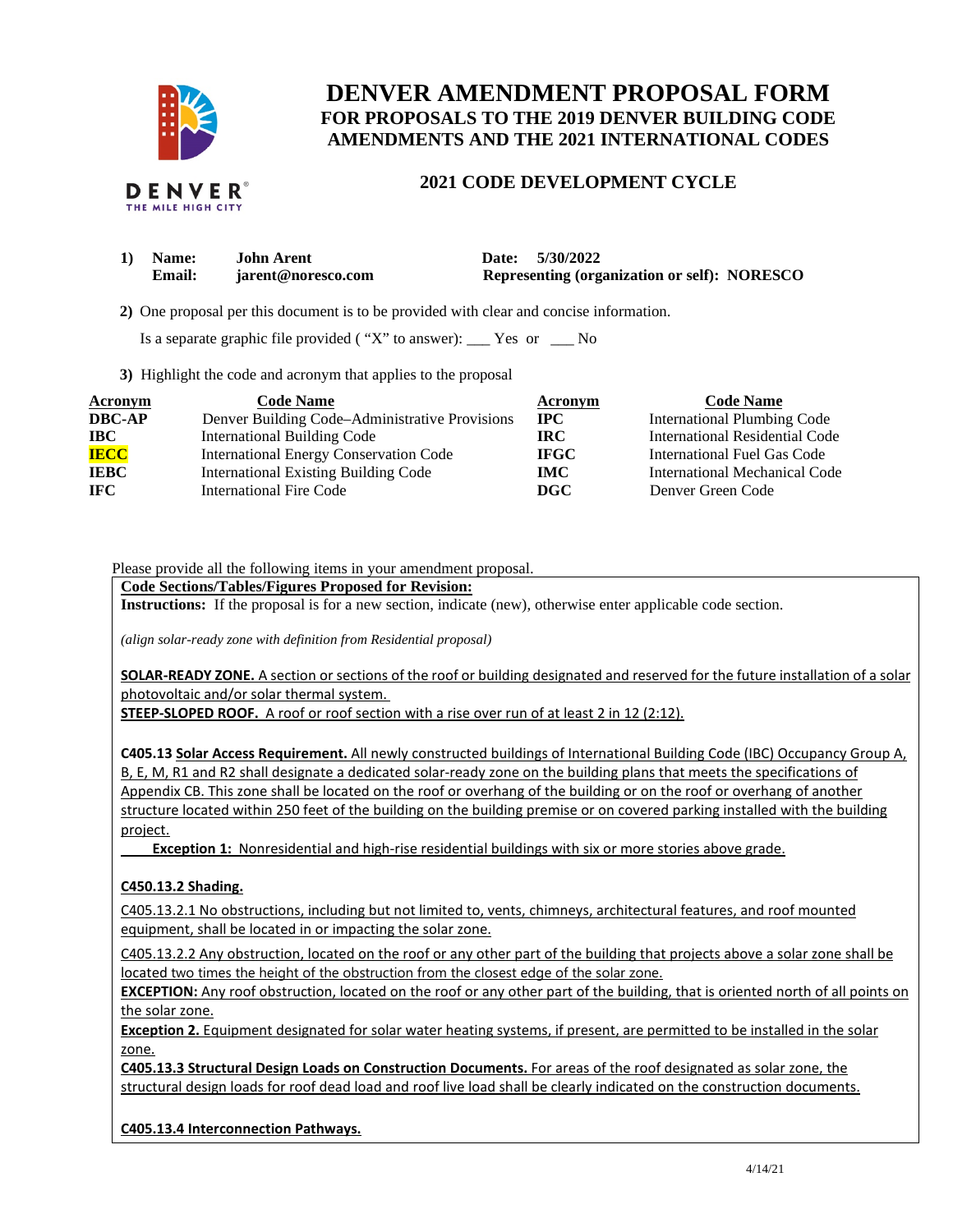C405.13.4.1. The construction documents shall indicate a location reserved for inverters and metering equipment and a pathway reserved for routing of conduit from the solar zone to the point of interconnection with the electrical service.

C405.13.4.2. For single- family residences and central water-heating systems, the construction documents shall indicate a pathway for routing of plumbing from the solar zone to the water-heating system.

C405.13.4.3 Documentation. A copy of the construction documents or a comparable document indicating the solar-ready zone information shall be provided to the occupant.

C405.13.4.4 Main Electrical Service Panel.

1. The main electrical service panel shall have a minimum busbar rating of 200 amps.

2. The main electrical service panel shall have a reserved space to allow for the installation of a double pole circuit breaker for a future solar electric installation. The reserved space shall be permanently marked as "For Future Solar Electric".

### **SECTION CB103 SOLAR-READY ZONE**

**CB103.1 General.** A solar-ready zone shall be located on the roof of buildings that

are five stories or less in height above grade plane, and are oriented between 110 degrees and 270 degrees of true north or have low-slope roofs. Solar-ready zones shall comply with

Sections CB103.2 through CB103.9.

Exceptions:

1. A building with a permanently installed, on-site renewable energy system with existing capacity that is at a minimum the greater of 1 W/sf of roof area and 5 kW DC.

2. A building with a solar-ready zone that is shaded for more than 70 percent of daylight hours annually.

3. A building where the licensed design professional certifies that the incident solar radiation available to the building is not suitable for a solar-ready zone.

4. A building where the licensed design professional certifies that the solar zone area required by Section CB103.3 cannot be met because of extensive rooftop equipment, skylights, vegetative roof areas or other obstructions.

CB103.2 Construction document requirements for a solar-ready zone. Construction documents shall indicate the solar-ready zone.

CB103.3 Solar-ready zone area. The total solar-ready zone area shall be not less than 40 percent 60 percent of the roof area calculated as the horizontally projected gross roof area less the area covered by skylights, occupied roof decks, vegetative roof areas and mandatory access or set back areas as required by the International Fire Code. The solar-ready zone shall be a single area or smaller, separated sub-zone areas. Each sub-zone shall be not less than 5 feet (1524 mm) in width in the narrowest dimension.

CB103.4 Obstructions. Solar ready zones shall be free from obstructions, including pipes, vents, ducts, HVAC equipment, skylights and roof-mounted equipment.

CB103.5 Roof loads and documentation. A collateral dead load of not less than 5 pounds per square foot (5 psf) (24.41 kg/m2) shall be included in the gravity and lateral design calculations for the solar-ready zone. The structural design loads for roof dead load and roof live load shall be indicated on the construction documents.

CB103.6 Interconnection pathway. Construction documents shall indicate pathways for routing of conduit or piping from the solar-ready zone to the electrical service panel and electrical energy storage system area or service hot water system.

CB103.7 Electrical energy storage system-ready area. The floor area of the electrical energy storage system-ready area shall be not less than 2 feet (610 mm) in one dimension and 4 feet (1219 mm) in another dimension, and located in accordance with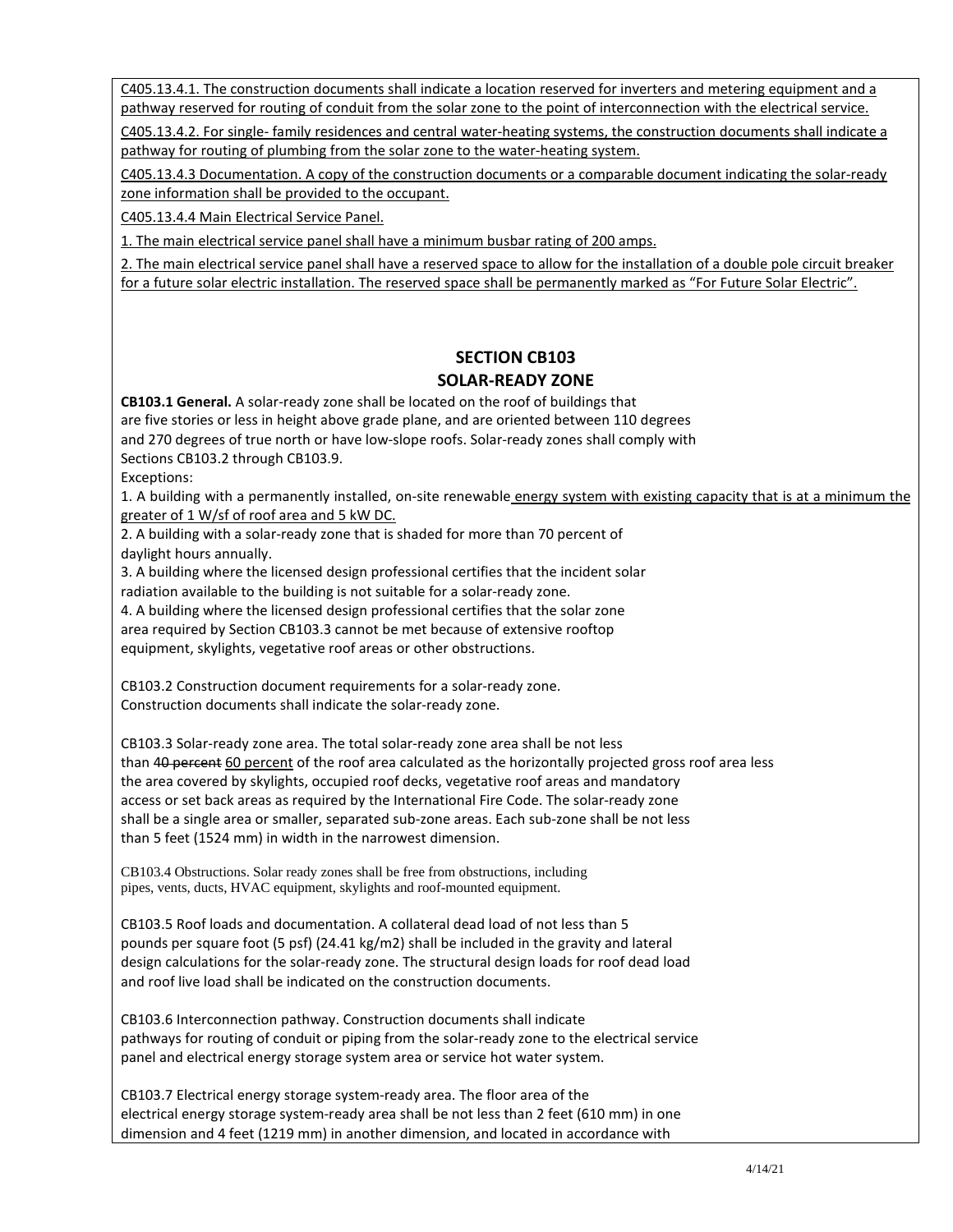Section 1207 of the International Fire Code. The location and layout diagram of the electrical energy storage system-ready area shall be indicated on the construction documents.

CB103.8 Electrical service reserved space. The main electrical service panel shall have a reserved space to allow installation of a dual-pole circuit breaker for future solar electric installation and a dual-pole circuit breaker for future electrical energy storage system installation. These spaces shall be labeled "For Future Solar Electric and Storage." The reserved space spaces shall be positioned at the end of the panel that is opposite from the panel supply conductor connection.

CB103.9 Construction documentation certificate. A permanent certificate, indicating the solar-ready zone and other requirements of this section, shall be posted near the electrical distribution panel, water heater or other conspicuous location by the builder or registered design professional.

#### **Supporting Information:**

All proposals must include a written explanation and justification as to how they address physical, environmental, and/or customary characteristics that are specific to the City and County of Denver. The following questions must be answered for a proposal to be considered.

- Purpose: What does your proposal achieve?
- Reason: Why is your proposal necessary?
- Substantiation: Why is your proposal valid? (i.e. technical justification)

**Purpose:** this proposal adds requirements for "Solar Ready" buildings to ensure that there is adequate roof area and solar access for future rooftop solar photovoltaic (PV) systems, free from obstructions and sufficient distance from any commercial rooftop equipment. The proposal also requires that designers specify allowable loads on commercial roofs. PV panels, racks, and mounting hardware typically weigh less than 4 pounds per square foot, which can be accommodated by most standard commercial roofs.

**Reason:** This proposal is needed because newly constructed commercial buildings do not normally allocate roof space for future solar photovoltaic systems. Large commercial roofs can contain large numbers of rooftop packaged equipment, exhaust fans, refrigeration condensing units, and other equipment. To allow for future PV installation, a solar-ready area should be identified on the building plans. This "Solar Ready" requirement does not require solar PV, but it provides capability for future renewables.

#### **Substantiation**:

Commercial roof space for nearly all buildings four stories and fewer can allocate sufficient space for photovoltaic systems. California has incorporated requirements for solar access areas for newly constructed buildings. The most recent update to the California Building Energy Efficiency Standards found that solar photovoltaic systems are cost-effective without incentives. The system size to meet a substantial portion of building loads while minimizing exports varied between 1 and 4 W/ft2 of conditioned floor area, for the building types under this proposal. The recommendation for Denver is to establish a solar zone that would provide space for a system of 1 W rated output per ft2 of conditioned floor area, given an estimated footprint of 100 ft2 per kW of rated panel output. A larger allowance was set for single-story buildings, as they have a much greater gross roof area relative to the conditioned floor area.

This requirement can be readily met by low-rise buildings. The required area considers required allowances for fire code and standard rooftop equipment. A possible additional requirement would be to specify that any non-contiguous areas must be kept above a minimum threshold (such as 300 ft2 roof area). However, given the installation techniques available for attachment and ballast, this requirement was not included in the proposal.

**Bibliography and Access to Materials** (as needed when substantiating material is associated with the amendment proposal):

2022 California Energy Commission. Title 24 Building Energy Efficiency Standards, August 2022.

<https://www.pointloadpower.com/articles/rooftop-integrity-the-ballasts-vs-mechanical-attachment-debate>